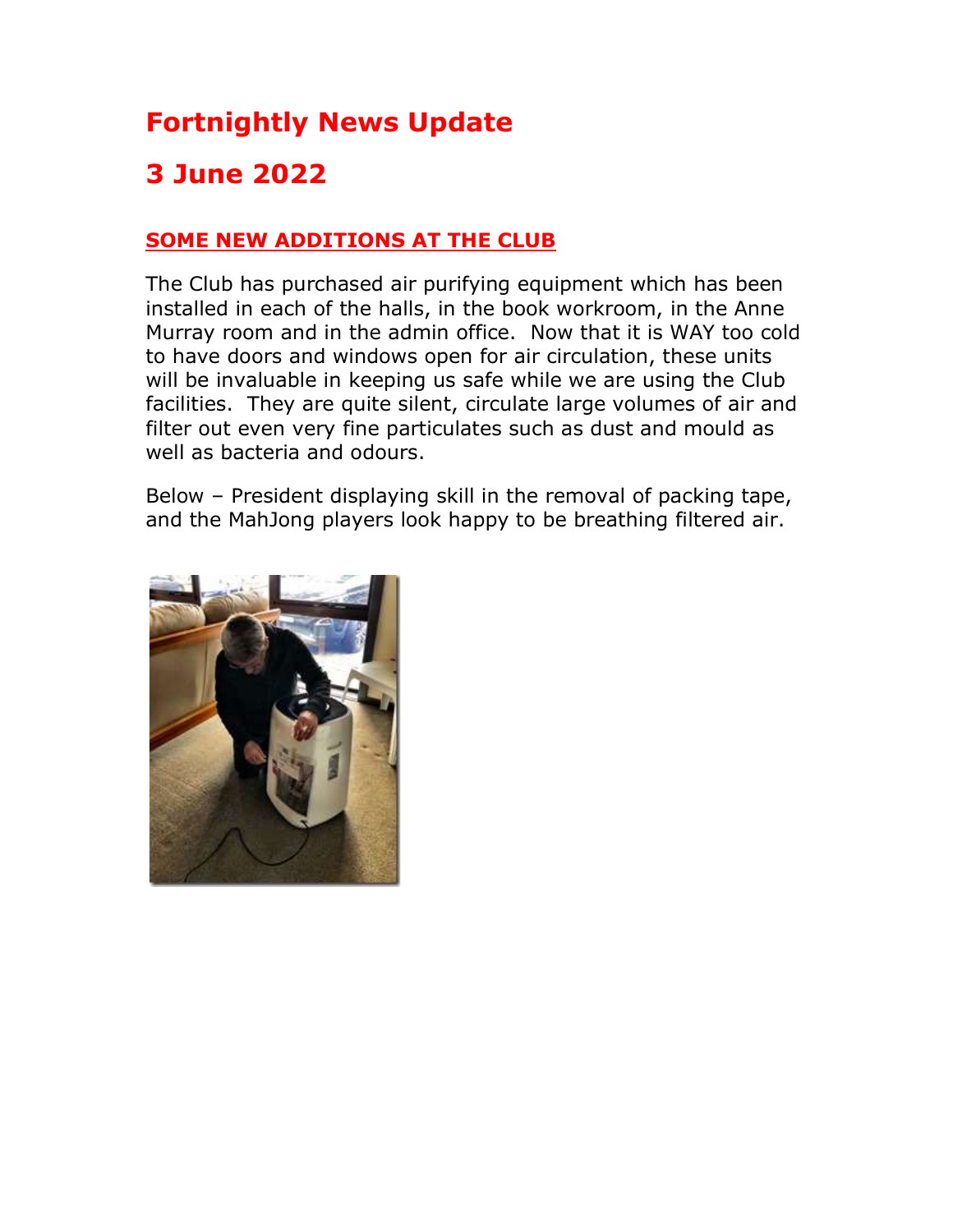

### FROM THE CRAFT GROUP

The Thursday craft group is primarily a knitting and crocheting group.

For the last three years we have been knitting for the charity ROUNDABOUT CANBERRA who provide baby and children's items to families in need. They always need jumpers, cardigans, beanies, scarves and rugs. If you would like to help we would be happy to pass on your knitted contributions – but note WE DO NOT NEED ANY DONATIONS OF WOOL. We knit for kids 4 years to 8 years..

Cheers, Sue.

There seems to be as much laughing as knitting going on here! and some of our knitted items from our group on display at Roundabout .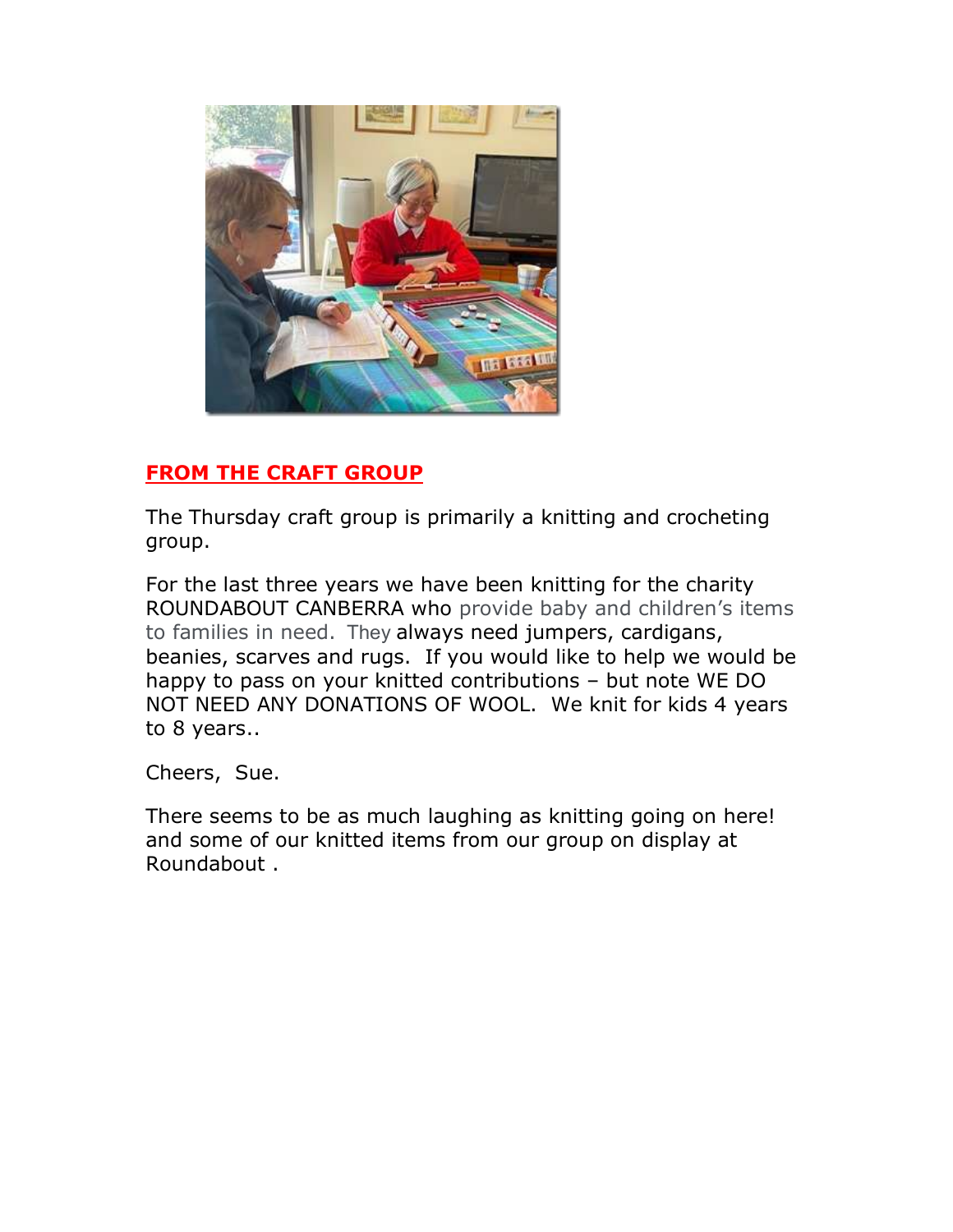



### Queen's Birthday Public Holiday

A reminder that the Club will be closed on Monday 13 June for the Queen's Birthday Public Holiday.

\_\_\_\_\_\_\_\_\_\_\_\_\_\_\_\_\_\_\_\_\_\_\_\_\_\_\_\_\_\_\_\_\_\_\_\_\_\_\_\_\_\_\_\_\_\_\_\_\_\_\_\_\_\_\_\_\_\_\_\_\_\_\_\_\_\_

Jenny Gregory President Woden Seniors Inc. PO Box 345, Woden ACT 2606 Tel: (02) 6282 2573 Email: president@wodenseniors.org.au www.wodenseniors.org.au